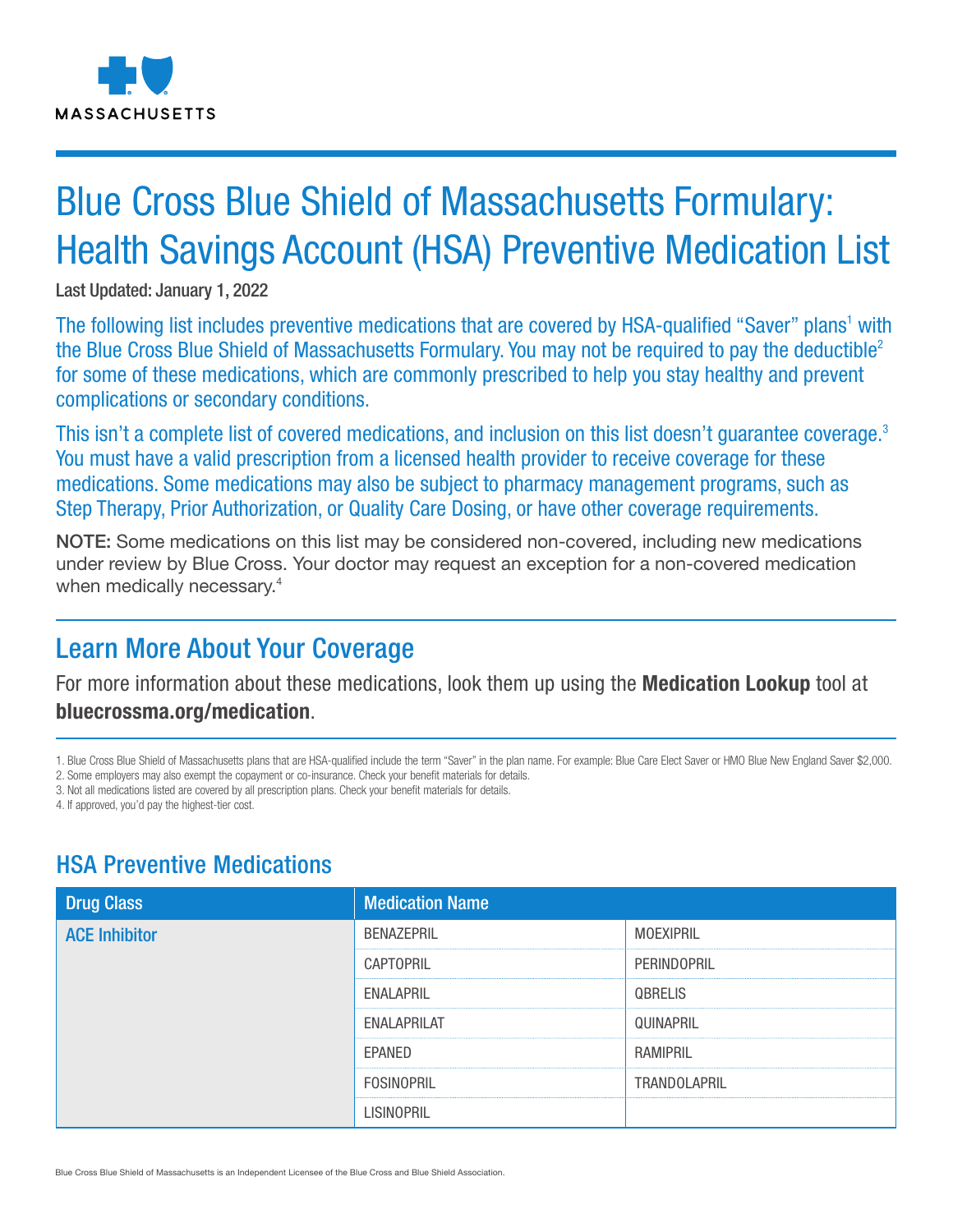| <b>Drug Class</b>                           | <b>Medication Name</b>  |                             |
|---------------------------------------------|-------------------------|-----------------------------|
| <b>ACE Inhibitor (Combination)</b>          | AMLODIPINE-BENAZEPRIL   | MOEXIPRIL-HCTZ              |
|                                             | BENAZEPRIL-HCTZ         | PERINDOPRIL-AMLODIPINE      |
|                                             | CAPTOPRIL-HCTZ          | PRESTALIA                   |
|                                             | ENALAPRIL-HCTZ          | QUINAPRIL-HCTZ              |
|                                             | FOSINOPRIL-HCTZ         | TRANDOLAPRIL-VERAPAMIL ER   |
|                                             | LISINOPRIL-HCTZ         |                             |
| Alpha/Beta-Adrenergic                       | CARVEDILOL              | <b>LABETALOL</b>            |
| <b>Blocking Agents</b>                      | CARVEDILOL ER           |                             |
| <b>Anaphylaxis Therapy Agents-</b>          | <b>ADRENALIN</b>        | <b>EPIPEN</b>               |
| <b>Adrenergic Agents</b>                    | <b>ADYPHREN</b>         | <b>EPISNAP</b>              |
|                                             | AUVI-Q                  | <b>ISUPREL</b>              |
|                                             | EPINEPHRINE             | SYMJEPI                     |
| <b>Antidepressants (Selective Serotonin</b> | CELEXA                  | PAROXETINE HCL              |
| <b>Reuptake Inhibitors-SSRIs)</b>           | <b>CITALOPRAM</b>       | PAROXETINE HCL ER           |
|                                             | ESCITALOPRAM OXALATE    | <b>PAXIL</b>                |
|                                             | FLUOXETINE DR           | PAXIL CR                    |
|                                             | FLUOXETINE HCL          | <b>PEXEVA</b>               |
|                                             | FLUVOXAMINE MALEATE     | PROZAC                      |
|                                             | FLUVOXAMINE MALEATE ER  | PROZAC WEEKLY               |
|                                             | <b>LEXAPRO</b>          | <b>RAPIFLUX</b>             |
|                                             | <b>LUVOX</b>            | SERTRALINE HCL              |
|                                             | LUVOX CR                | ZOLOFT                      |
| <b>Antihyperglycemic Agents</b>             | <b>ACARBOSE</b>         | <b>GLIPIZIDE</b>            |
|                                             | <b>ALOGLIPTIN</b>       | <b>GLIPIZIDE ER</b>         |
|                                             | ALOGLIPTIN-METFORMIN    | <b>GLIPIZIDE XL</b>         |
|                                             | ALOGLIPTIN-PIOGLITAZONE | GLIPIZIDE-METFORMIN         |
|                                             | <b>BYDUREON</b>         | GLYBURIDE                   |
|                                             | <b>BYDUREON BCISE</b>   | GLYBURIDE-METFORMIN         |
|                                             | <b>BYETTA</b>           | <b>GLYBURIDE MICRONIZED</b> |
|                                             | <b>CYCLOSET</b>         | <b>GLYNASE</b>              |
|                                             | <b>DIAZOXIDE</b>        | <b>GLYSET</b>               |
|                                             | DM2 KIT                 | GLYXAMBI                    |
|                                             | <b>DUETACT</b>          | <b>GVOKE</b>                |
|                                             | FARXIGA                 | <b>JANUMET</b>              |
|                                             | FORTAMET                | <b>JANUMET XR</b>           |
|                                             | <b>GLIMEPIRIDE</b>      | JANUVIA                     |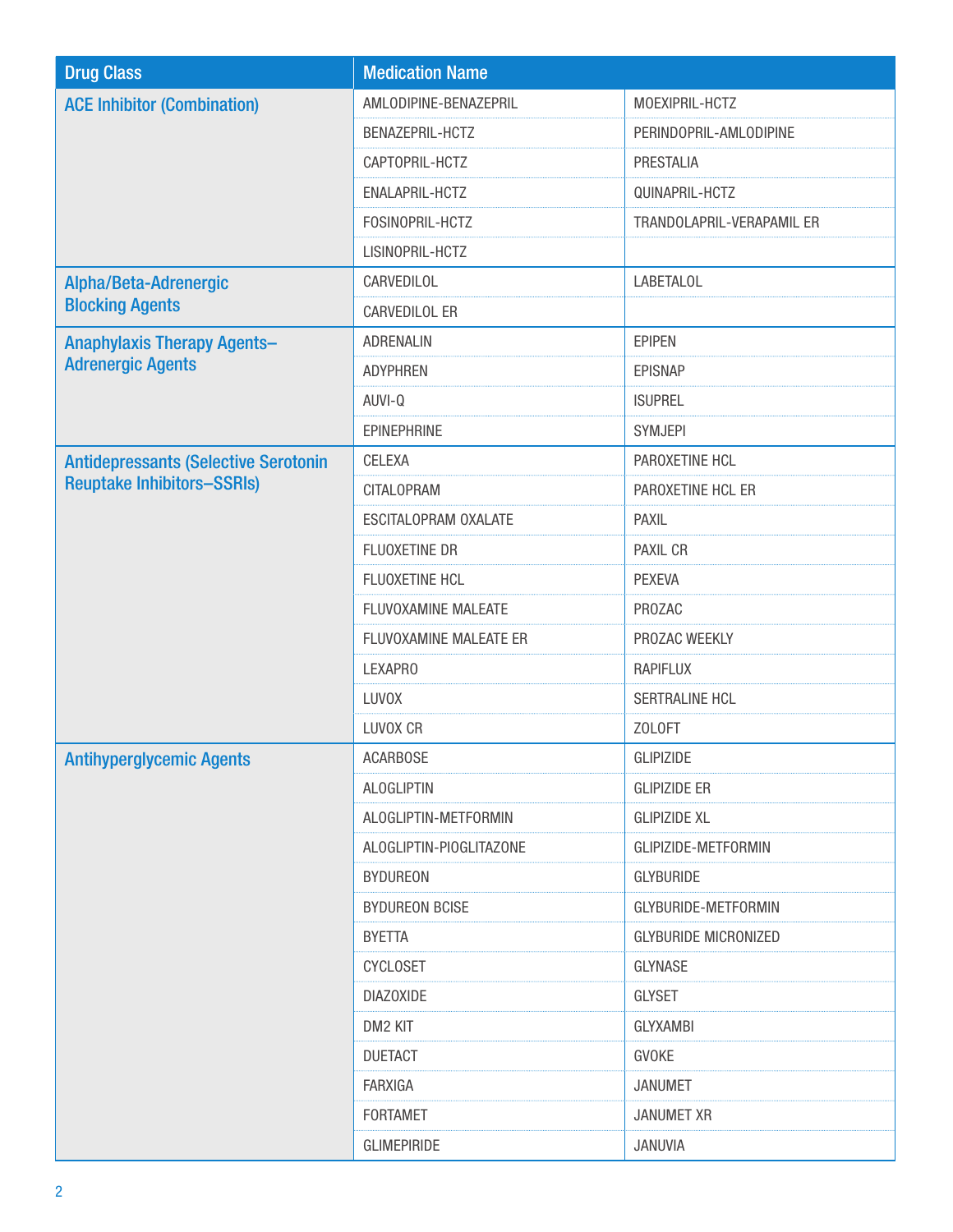| <b>Drug Class</b>                         | <b>Medication Name</b>   |                       |
|-------------------------------------------|--------------------------|-----------------------|
| <b>Antihyperglycemic Agents (Cont.)</b>   | JARDIANCE                | QTERN                 |
|                                           | <b>JENTADUETO</b>        | REPAGLINIDE           |
|                                           | JENTADUETO XR            | REPAGLINIDE/METFORMIN |
|                                           | <b>KAZANO</b>            | <b>RIOMET</b>         |
|                                           | KOMBIGLYZE XR            | <b>RYBELSUS</b>       |
|                                           | <b>METFORMIN</b>         | SEGLUROMET            |
|                                           | <b>METFORMIN ER</b>      | SOLIQUA               |
|                                           | METFORMIN FILM COATED ER | STEGLUJAN             |
|                                           | <b>METFORMIN XR</b>      | STEGLATRO             |
|                                           | <b>MIGLITOL</b>          | <b>SYMLINPEN</b>      |
|                                           | NATEGLINIDE              | SYNJARDY              |
|                                           | <b>NESINA</b>            | <b>SYNJARDY XR</b>    |
|                                           | ONGLYZA                  | <b>TANZEUM</b>        |
|                                           | <b>OSENI</b>             | TOLAZAMIDE            |
|                                           | <b>OZEMPIC</b>           | <b>TOLBUTAMIDE</b>    |
|                                           | PIOGLITAZONE HCL         | TRADJENTA             |
|                                           | PIOGLITAZONE-GLIMEPIRIDE | <b>TRULICITY</b>      |
|                                           | PIOGLITAZONE-METFORMIN   | <b>VICTOZA</b>        |
|                                           | PRANDIN                  | XIGDUO XR             |
|                                           | PRECOSE                  | <b>XULTOPHY</b>       |
| <b>Antihyperlipidemic Agents</b>          | <b>ALTOPREV</b>          | <b>LIVALO</b>         |
|                                           | <b>ATORVASTATIN</b>      | LOVASTATIN            |
|                                           | <b>EZALLOR SPRINKLE</b>  | PRAVASTATIN           |
|                                           | <b>FLOLIPID</b>          | ROSUVASTATIN          |
|                                           | <b>FLUVASTATIN</b>       | SIMVASTATIN           |
|                                           | <b>FLUVASTATIN ER</b>    |                       |
| <b>Antihyperlipidemic Agents</b>          | <b>ADVICOR</b>           | LIPTRUZET             |
| (Combination)                             | AMLODIPINE-ATORVASTATIN  | <b>SIMCOR</b>         |
|                                           | EZETIMIBE/SIMVASTATIN    |                       |
| <b>Antihyperlipidemic (Miscellaneous)</b> | <b>ANTARA</b>            | FENOFIBRIC ACID       |
|                                           | CHOLESTYRAMINE           | FENOGLIDE             |
|                                           | COLESEVELAM              | <b>GEMFIBROZIL</b>    |
|                                           | COLESTIPOL               | <b>LIPOFEN</b>        |
|                                           | <b>ENDUR-ACIN</b>        | <b>LOFIBRA</b>        |
|                                           | <b>EZETIMIBE</b>         | <b>LOPID</b>          |
|                                           | <b>FENOFIBRATE</b>       | LOVAZA                |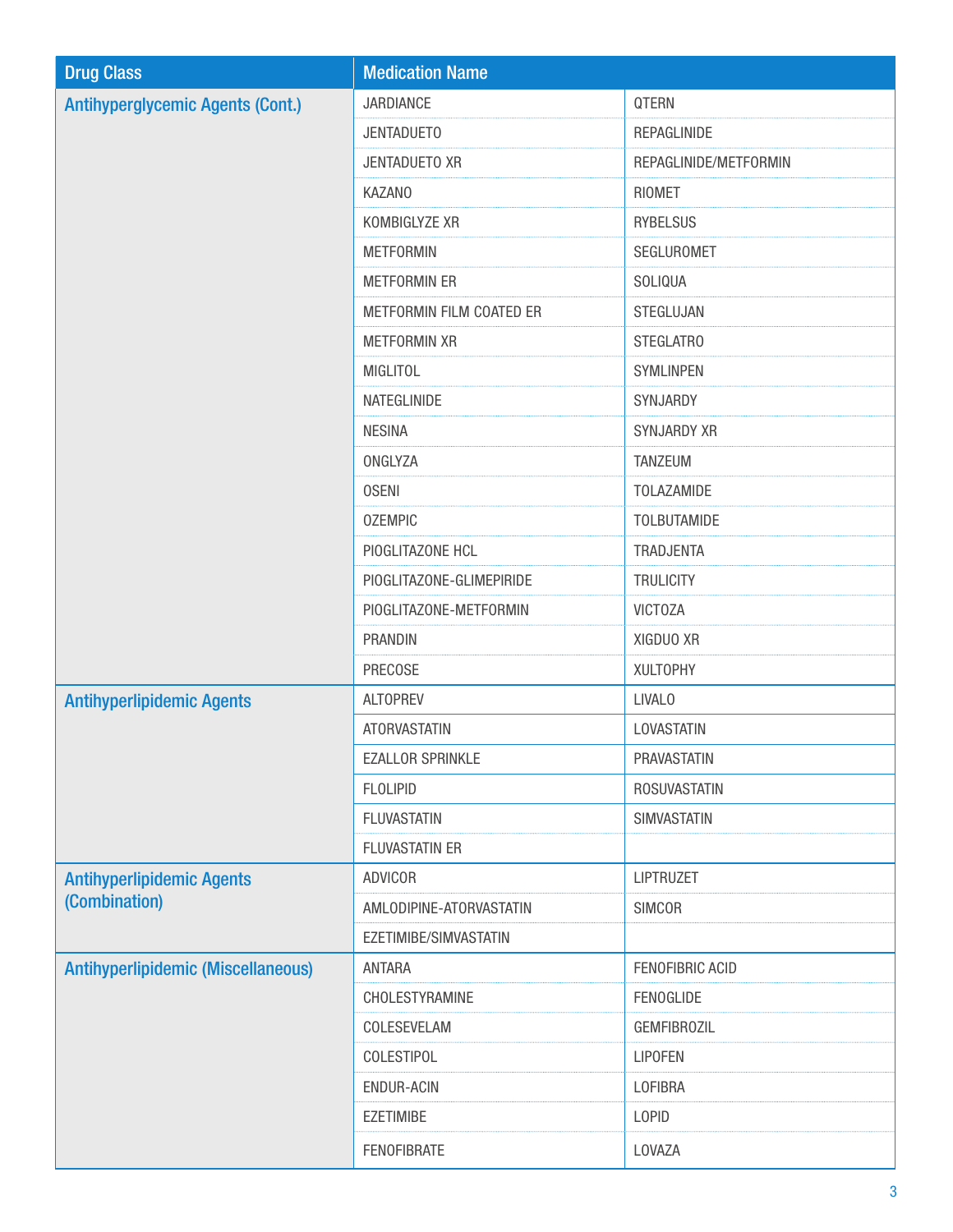| <b>Drug Class</b>                                    | <b>Medication Name</b>        |                      |
|------------------------------------------------------|-------------------------------|----------------------|
| <b>Antihyperlipidemic (Miscellaneous)</b><br>(Cont.) | <b>NIACIN</b>                 | SLO-NIACIN           |
|                                                      | <b>NIACIN ER</b>              | <b>TRICOR</b>        |
|                                                      | <b>NIACOR</b>                 | TRIGLIDE             |
|                                                      | <b>NIASPAN</b>                | <b>TRIKLO</b>        |
|                                                      | OMEGA-3 ACID ETHYL ESTERS     | <b>TRILIPIX</b>      |
| <b>Antihypertensives</b>                             | AMIODARONE                    | MINOXIDIL            |
|                                                      | <b>CATAPRES</b>               | NITRO-BID            |
|                                                      | CLONIDINE                     | NITROGLYCERIN PATCH  |
|                                                      | <b>DOXAZOSIN</b>              | <b>PRAZOSIN</b>      |
|                                                      | <b>GUANFACINE</b>             | PROPAFENONE          |
|                                                      | HYDRALAZINE                   | <b>RESERPINE</b>     |
|                                                      | <b>ISOSORBIDE DINITRATE</b>   | <b>SOTALOL</b>       |
|                                                      | <b>ISOSORBIDE MONONITRATE</b> | SOTALOL AF           |
|                                                      | <b>METHYLDOPA</b>             | <b>TENEX</b>         |
|                                                      | METHYLDOPA-HCTZ               | <b>TERAZOSIN</b>     |
|                                                      | <b>METHYLDOPATE</b>           |                      |
| <b>Antihypertensives (Miscellaneous)</b>             | <b>ALISKIREN</b>              | <b>TEKTURNA</b>      |
|                                                      | AMTURNIDE                     | <b>TEKTURNA HCT</b>  |
|                                                      | <b>TEKAMLO</b>                | VALTURNA             |
| <b>Antimalarial Agents</b>                           | ATOVAQUONE-PROGUANIL          | MEFLOQUINE           |
|                                                      | CHLOROQUINE PHOSPHATE         | PRIMAQUINE           |
|                                                      | <b>MALARONE</b>               |                      |
| <b>Antineoplastic</b>                                | ANASTROZOLE                   | <b>FEMARA</b>        |
|                                                      | ARIMIDEX                      | LETROZOLE            |
|                                                      | AROMASIN                      | <b>SOLTAMOX</b>      |
|                                                      | <b>EXEMESTANE</b>             | <b>TAMOXIFEN</b>     |
|                                                      | <b>FARESTON</b>               | <b>TOREMIFENE</b>    |
| <b>Antiparkinson Drugs</b>                           | AMANTADINE                    | <b>OSMOLEX ER</b>    |
|                                                      | <b>GOCOVRI</b>                |                      |
| <b>Antisera</b>                                      | <b>ASCENIV</b>                | <b>GAMASTAN S/D</b>  |
|                                                      | <b>BIVIGAM</b>                | GAMMAGARD LIQUID     |
|                                                      | <b>CARIMUNE NF</b>            | <b>GAMMAGARD S/D</b> |
|                                                      | CUTAQUIG                      | GAMMAKED             |
|                                                      | <b>CUVITRU</b>                | <b>GAMMAPLEX</b>     |
|                                                      | <b>CYTOGAM</b>                | <b>GAMUNEX</b>       |
|                                                      | FLEBOGAMMA DIF                | GAMUNEX-C            |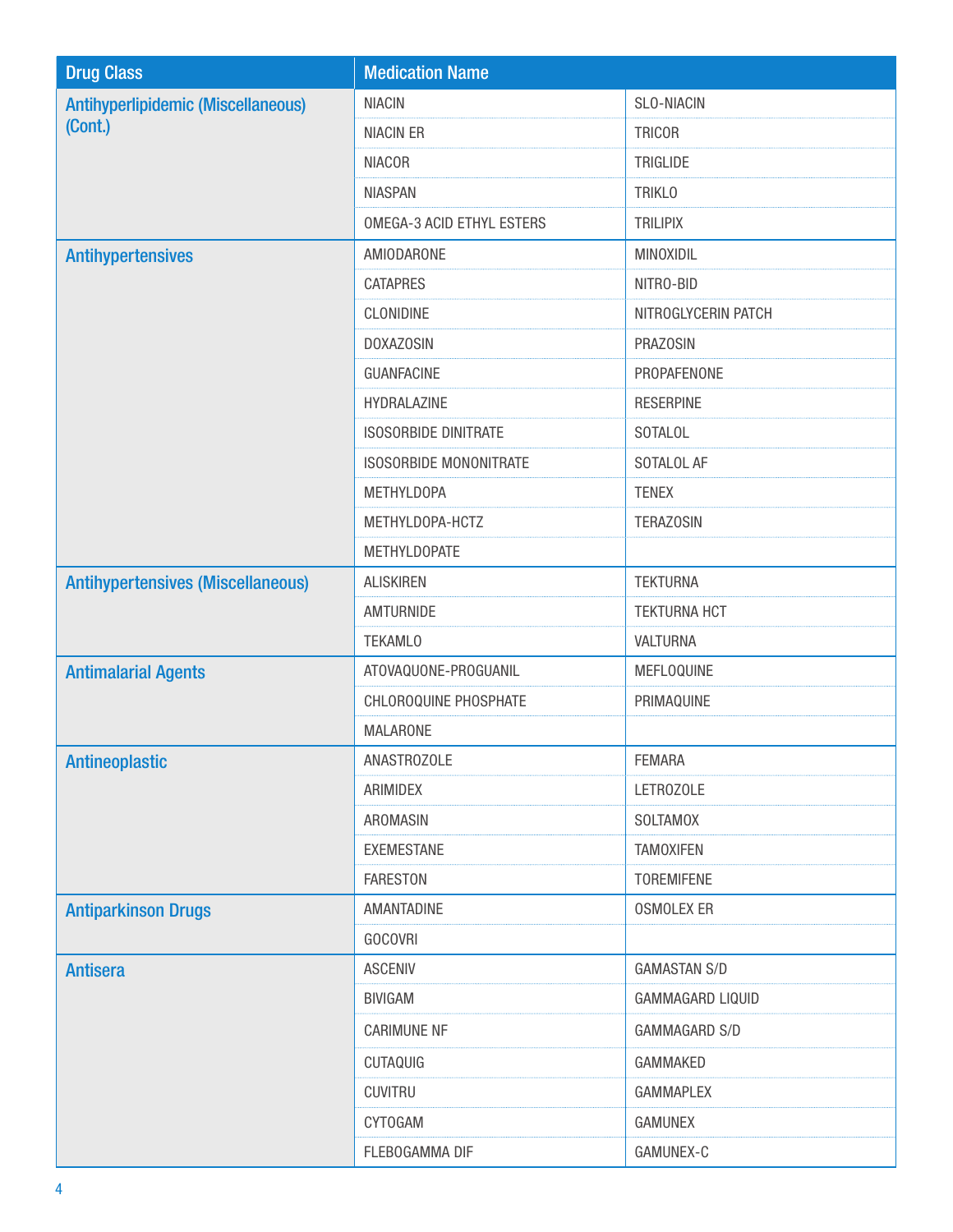| <b>Drug Class</b>        | <b>Medication Name</b>    |                            |
|--------------------------|---------------------------|----------------------------|
| <b>Antisera (Cont.)</b>  | <b>HIZENTRA</b>           | PANZYGA                    |
|                          | <b>HYQVIA</b>             | PRIVIGEN                   |
|                          | <b>OCTAGAM</b>            |                            |
| <b>Antiviral</b>         | <b>FLUMADINE</b>          | RIMANTADINE                |
|                          | <b>OSELTAMIVIR</b>        | <b>TAMIFLU</b>             |
|                          | <b>RELENZA</b>            |                            |
| <b>ARB Blockers</b>      | CANDESARTAN               | <b>MICARDIS</b>            |
|                          | <b>EDARBI</b>             | <b>OLMESARTAN</b>          |
|                          | EPROSARTAN                | <b>TELMISARTAN</b>         |
|                          | <b>IRBESARTAN</b>         | VALSARTAN                  |
|                          | LOSARTAN                  |                            |
| <b>ARB (Combination)</b> | AMLODIPINE-OLMESARTAN     | IRBESARTAN-HCTZ            |
|                          | AMLODIPINE-VALSARTAN      | LOSARTAN-HCTZ              |
|                          | AMLODIPINE-VALSARTAN-HCTZ | OLMESARTAN-AMLODIPINE-HCTZ |
|                          | <b>AZOR</b>               | OLMESARTAN-HCTZ            |
|                          | <b>BYVALSON</b>           | TELMISARTAN-AMLODIPINE     |
|                          | CANDESARTAN-HCTZ          | <b>TWYNSTA</b>             |
|                          | EDARBYCLOR                | VALSARTAN-HCTZ             |
|                          | <b>EXFORGE HCT</b>        |                            |
| <b>Asthma Agents</b>     | <b>ACETYLCYSTEINE</b>     | <b>BEVESPI</b>             |
|                          | ADVAIR DISKUS             | <b>BREO ELLIPTA</b>        |
|                          | <b>ADVAIR HFA</b>         | <b>BREZTRI AEROSPHERE</b>  |
|                          | AEROSPAN                  | <b>BRONCHIAL MIST</b>      |
|                          | AIRDUO                    | BRONKAID DUAL ACTION       |
|                          | ALBUTEROL                 | <b>BRONKAID MAX</b>        |
|                          | ALBUTEROL HFA             | <b>BROVANA</b>             |
|                          | <b>ALVESCO</b>            | <b>BUDESONIDE</b>          |
|                          | AMINOPHYLLINE             | BUDESONIDE-FORMOTEROL      |
|                          | ANORO ELLIPTA             | <b>COMBIVENT RESPIMAT</b>  |
|                          | ARCAPTA NEOHALER          | <b>CROMOLYN SODIUM</b>     |
|                          | ARMONAIR                  | <b>DALIRESP</b>            |
|                          | <b>ARNUITY ELLIPTA</b>    | <b>DUAKLIR PRESSAIR</b>    |
|                          | <b>ASMANEX HFA</b>        | <b>DULERA</b>              |
|                          | <b>ASMANEX TWISTHALER</b> | <b>DUONEB</b>              |
|                          | <b>ASTHMANEFRIN</b>       | ELIXOPHYLLIN               |
|                          | ATROVENT HFA              | <b>FASENRA</b>             |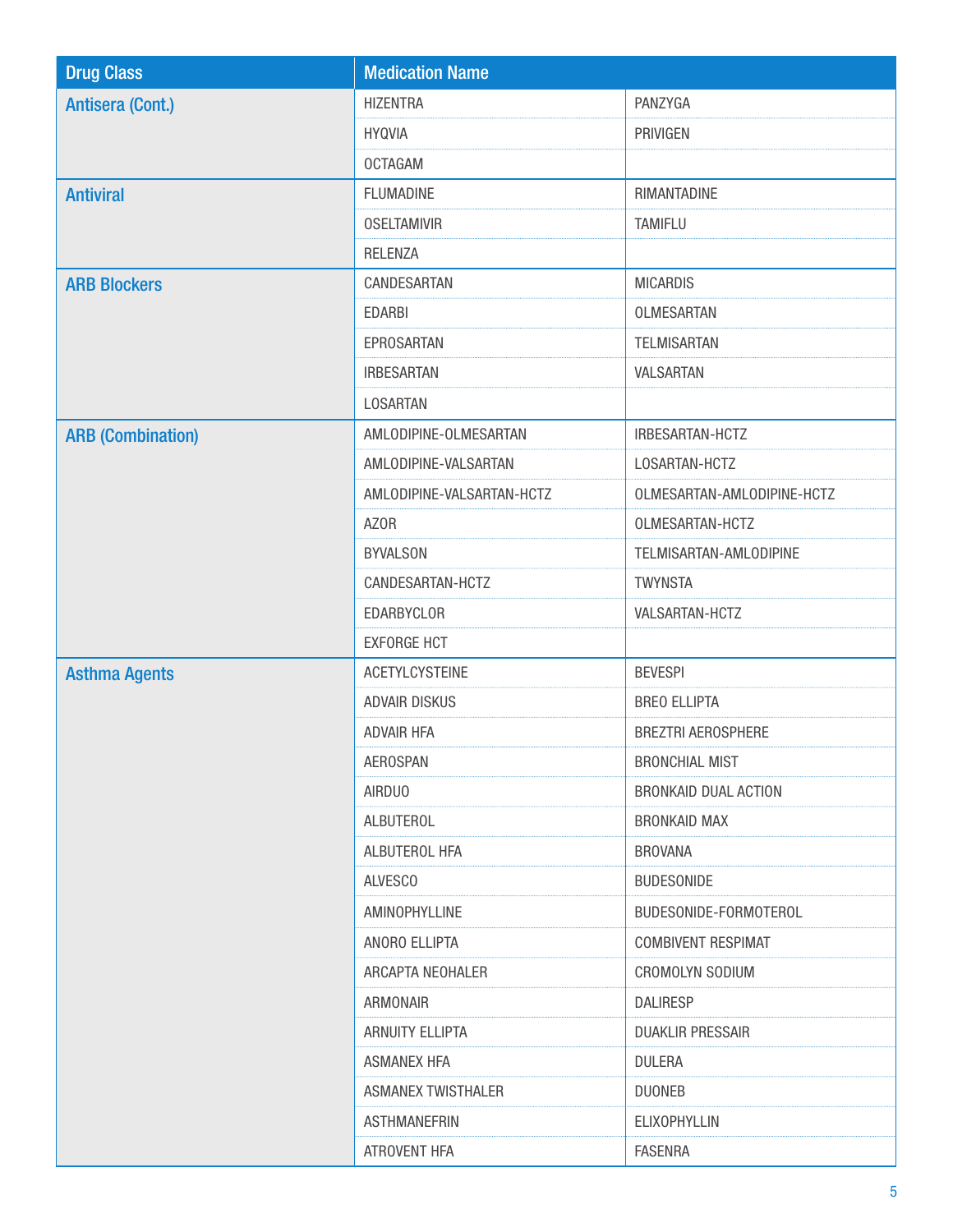| <b>Drug Class</b>                         | <b>Medication Name</b>     |                             |
|-------------------------------------------|----------------------------|-----------------------------|
| <b>Asthma Agents (Cont.)</b>              | <b>FLOVENT DISKUS</b>      | SEEBRI NEOHALER             |
|                                           | FLOVENT HFA                | SEREVENT DISKUS             |
|                                           | FLUTICASONE-SALMETEROL     | <b>SPIRIVA</b>              |
|                                           | FORADIL                    | STIOLTO RESPIMAT            |
|                                           | <b>GASTROCROM</b>          | <b>STRIVERDI RESPIMAT</b>   |
|                                           | <b>INCRUSE ELLIPTA</b>     | SYMBICORT                   |
|                                           | <b>IPRATROPIUM BROMIDE</b> | <b>TERBUTALINE SULFATE</b>  |
|                                           | IPRATROPIUM-ALBUTEROL      | <b>THEO-24</b>              |
|                                           | LEVALBUTEROL               | THEOCHRON                   |
|                                           | LEVALBUTEROL TARTRATE HFA  | THEOPHYLLINE                |
|                                           | LONHALA MAGNAIR            | <b>TRELEGY ELLIPTA</b>      |
|                                           | <b>METAPROTERENOL</b>      | <b>TUDORZA PRESSAIR</b>     |
|                                           | MONTELUKAST                | UTIBRON NEOHALER            |
|                                           | <b>PERFOROMIST</b>         | <b>WIXELA INHUB</b>         |
|                                           | PROVENTIL HFA              | <b>XOPENEX</b>              |
|                                           | PULMICORT                  | <b>XOPENEX HFA</b>          |
|                                           | PULMICORT FLEXHALER        | YUPELRI                     |
|                                           | QVAR                       | ZAFIRLUKAST                 |
|                                           | RACEPINEPHRINE             | ZILEUTON ER                 |
|                                           | S2 RACEPINEPHRINE          |                             |
| <b>Beta-Blocking Agents</b>               | <b>ACEBUTOLOL</b>          | <b>LOPRESSOR</b>            |
|                                           | <b>ATENOLOL</b>            | METOPROLOL SUCCINATE        |
|                                           | <b>BETAXOLOL</b>           | METOPROLOL TARTRATE         |
|                                           | <b>BISOPROLOL</b>          | NADOLOL                     |
|                                           | <b>BYSTOLIC</b>            | PINDOLOL                    |
|                                           | <b>ESMOLOL</b>             | PROPRANOLOL                 |
|                                           | HEMANGEOL                  | PROPRANOLOL ER              |
|                                           | <b>INNOPRAN XL</b>         | <b>TIMOLOL</b>              |
|                                           | KAPSPARGO SPRINKLE         |                             |
| <b>Beta-Blocking Agents (Combination)</b> | ATENOLOL-CHLORTHALIDONE    | NADOLOL-BENDROFLUMETHIAZIDE |
|                                           | BISOPROLOL-HCT             | PROPRANOLOL-HCT             |
|                                           | <b>DUTOPROL</b>            | ZIAC                        |
|                                           | METOPROLOL-HCT             |                             |
| <b>Blood Modifiers-Anticoagulants</b>     | AGGRENOX                   | <b>BYVEXXA</b>              |
|                                           | ASPIRIN-DIPYRIDAMOLE ER    | <b>CILOSTAZOL</b>           |
|                                           | <b>BRILINTA</b>            | CLOPIDOGREL                 |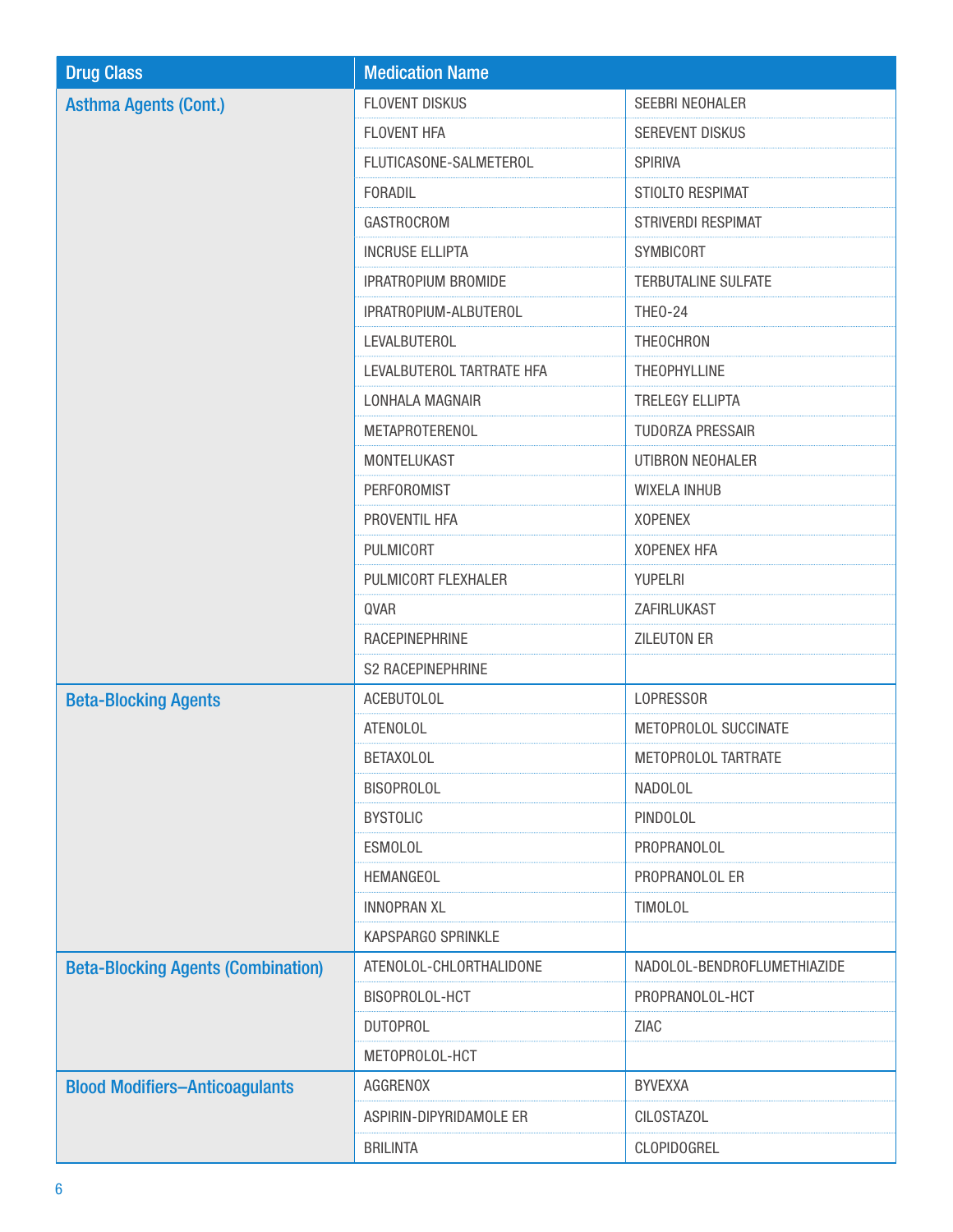| <b>Drug Class</b>                             | <b>Medication Name</b>   |                        |
|-----------------------------------------------|--------------------------|------------------------|
| <b>Blood Modifiers-Anticoagulants (Cont.)</b> | COUMADIN                 | PRADAXA                |
|                                               | <b>DIPYRIDAMOLE</b>      | PRASUGREL              |
|                                               | <b>EFFIENT</b>           | SAVAYSA                |
|                                               | <b>ELIQUIS</b>           | TICLOPIDINE            |
|                                               | <b>JANTOVEN</b>          | <b>TRENTAL</b>         |
|                                               | PENTOXIFYLLINE           | <b>WARFARIN</b>        |
|                                               | PERSANTINE               | XARELTO                |
| <b>Bone Resorption Inhibitors</b>             | ALENDRONATE              | <b>FOSAMAX PLUS D</b>  |
|                                               | <b>ATELVIA</b>           | <b>IBANDRONATE</b>     |
|                                               | <b>BINOSTO</b>           | <b>MIACALCIN</b>       |
|                                               | CALCITONIN               | PROLIA                 |
|                                               | <b>DIDRONEL</b>          | RALOXIFENE             |
|                                               | ETIDRONATE               | RISEDRONATE            |
|                                               | <b>EVISTA</b>            | <b>TERIPARATIDE</b>    |
|                                               | <b>FORTEO</b>            | <b>TYMLOS</b>          |
|                                               | <b>FORTICAL</b>          |                        |
| <b>Calcium Channel Blocking Agents</b>        | AFEDITAB CR              | <b>MATZIM LA</b>       |
|                                               | AMLODIPINE               | NICARDIPINE            |
|                                               | <b>CARTIA XT</b>         | NIFEDIAC CC            |
|                                               | DILT-CD                  | NIFEDICAL XL           |
|                                               | <b>DILTIA XT</b>         | NIFEDIPINE             |
|                                               | <b>DILTIAZEM</b>         | NIFEDIPINE ER          |
|                                               | DILTIAZEM 12HR ER        | <b>NISOLDIPINE</b>     |
|                                               | DILTIAZEM 24HR ER        | <b>SULAR</b>           |
|                                               | DILTIAZEM 24HR ER (CD)   | <b>TAZTIA XT</b>       |
|                                               | DILTIAZEM 24HR ER (LA)   | <b>TIADYLT ER</b>      |
|                                               | DILTIAZEM 24HR ER (XR)   | <b>TIAZAC</b>          |
|                                               | DILT-XR                  | VERAPAMIL              |
|                                               | <b>DILTZAC ER</b>        | <b>VERAPAMIL ER</b>    |
|                                               | FELODIPINE ER            | <b>VERAPAMIL ER PM</b> |
|                                               | <b>ISRADIPINE</b>        | <b>VERAPAMIL SR</b>    |
| <b>Diabetic Supplies</b>                      | ACCU-CHEK                | <b>DEXCOM</b>          |
|                                               | ACETEST REAGENT          | <b>DIASTIX REAGENT</b> |
|                                               | <b>CLINITEST REAGENT</b> | <b>FREESTYLE</b>       |
|                                               | CONTOUR                  | KETO-DIASTIX REAGENT   |
|                                               | CONTROL SOLUTION         | KETOSTIX REAGENT       |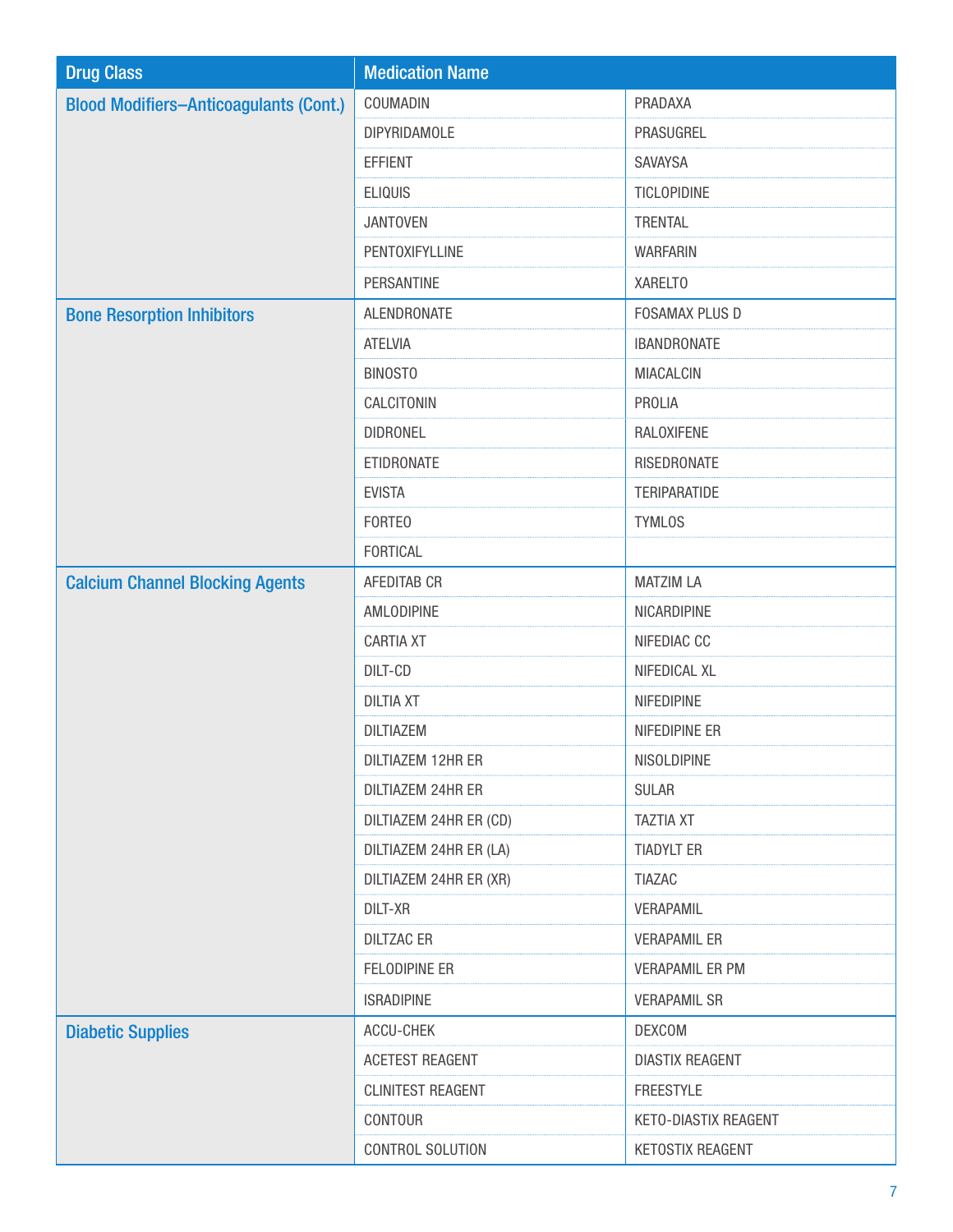| <b>Drug Class</b>                | <b>Medication Name</b>            |                             |
|----------------------------------|-----------------------------------|-----------------------------|
| <b>Diabetic Supplies (Cont.)</b> | <b>LANCETS</b>                    | <b>ONETOUCH PING</b>        |
|                                  | <b>INSULIN NEEDLES</b>            | <b>ONETOUCH SURESOFT</b>    |
|                                  | <b>INSULIN PEN NEEDLES</b>        | ONETOUCH ULTRA CONTROL SOLN |
|                                  | <b>OMNIPOD</b>                    | ONETOUCH ULTRA TEST STRIPS  |
|                                  | <b>ONETOUCH DELICA</b>            | ONETOUCH VERIO              |
|                                  | <b>ONETOUCH FINEPOINT LANCETS</b> | <b>PRECISION</b>            |
|                                  | <b>ONETOUCH LANCETS</b>           |                             |
| <b>Diuretics</b>                 | AMILORIDE                         | HYDROCHLOROTHIAZIDE (HCT)   |
|                                  | AMILORIDE-HCT                     | INDAPAMIDE                  |
|                                  | <b>BUMETANIDE</b>                 | <b>INSPRA</b>               |
|                                  | <b>CAROSPIR</b>                   | METHYCLOTHIAZIDE            |
|                                  | CHLOROTHIAZIDE                    | <b>METOLAZONE</b>           |
|                                  | CHLORTHALIDONE                    | <b>MICROZIDE</b>            |
|                                  | <b>DIURIL</b>                     | SODIUM DIURIL               |
|                                  | <b>DYRENIUM</b>                   | SPIRONOLACTONE              |
|                                  | <b>EDECRIN</b>                    | SPIRONOLACTONE-HCTZ         |
|                                  | EPLERENONE                        | TORSEMIDE                   |
|                                  | ETHACRYNIC ACID                   | TRIAMTERENE-HCT             |
|                                  | <b>FUROSEMIDE</b>                 | ZAROXOLYN                   |
| <b>Folic Acid Preparations</b>   | $FA-8$                            | <b>FOLIC ACID</b>           |
| <b>Hyperglycemics</b>            | <b>BAQSIMI</b>                    | <b>GLUCOSE BITS</b>         |
|                                  | DEX4 GLUCOSE                      | <b>GLUCOSE GEL</b>          |
|                                  | <b>DEX4 GLUCOSE BITS</b>          | <b>GVOKE</b>                |
|                                  | <b>DIAZOXIDE</b>                  | INSTA-GLUCOSE               |
|                                  | <b>GLUCAGEN</b>                   | PROGLYCEM                   |
|                                  | <b>GLUCAGON EMERGENCY KIT</b>     | RELION GLUCOSE              |
|                                  | <b>GLUCO BURST</b>                | TRUEPLUS GLUCOSE            |
|                                  | <b>GLUCO SHOT</b>                 | ZEGALOGUE                   |
|                                  | <b>GLUCOSE</b>                    |                             |
| <b>Insulins</b>                  | ADLYXIN                           | <b>HUMALOG</b>              |
|                                  | ADMELOG                           | <b>HUMULIN</b>              |
|                                  | AFREZZA                           | <b>INSULIN ASPART</b>       |
|                                  | APIDRA                            | <b>INSULIN LISPRO</b>       |
|                                  | APIDRA SOLOSTAR                   | <b>LANTUS</b>               |
|                                  | <b>BASAGLAR</b>                   | LANTUS SOLOSTAR             |
|                                  | <b>FIASP</b>                      | LEVEMIR                     |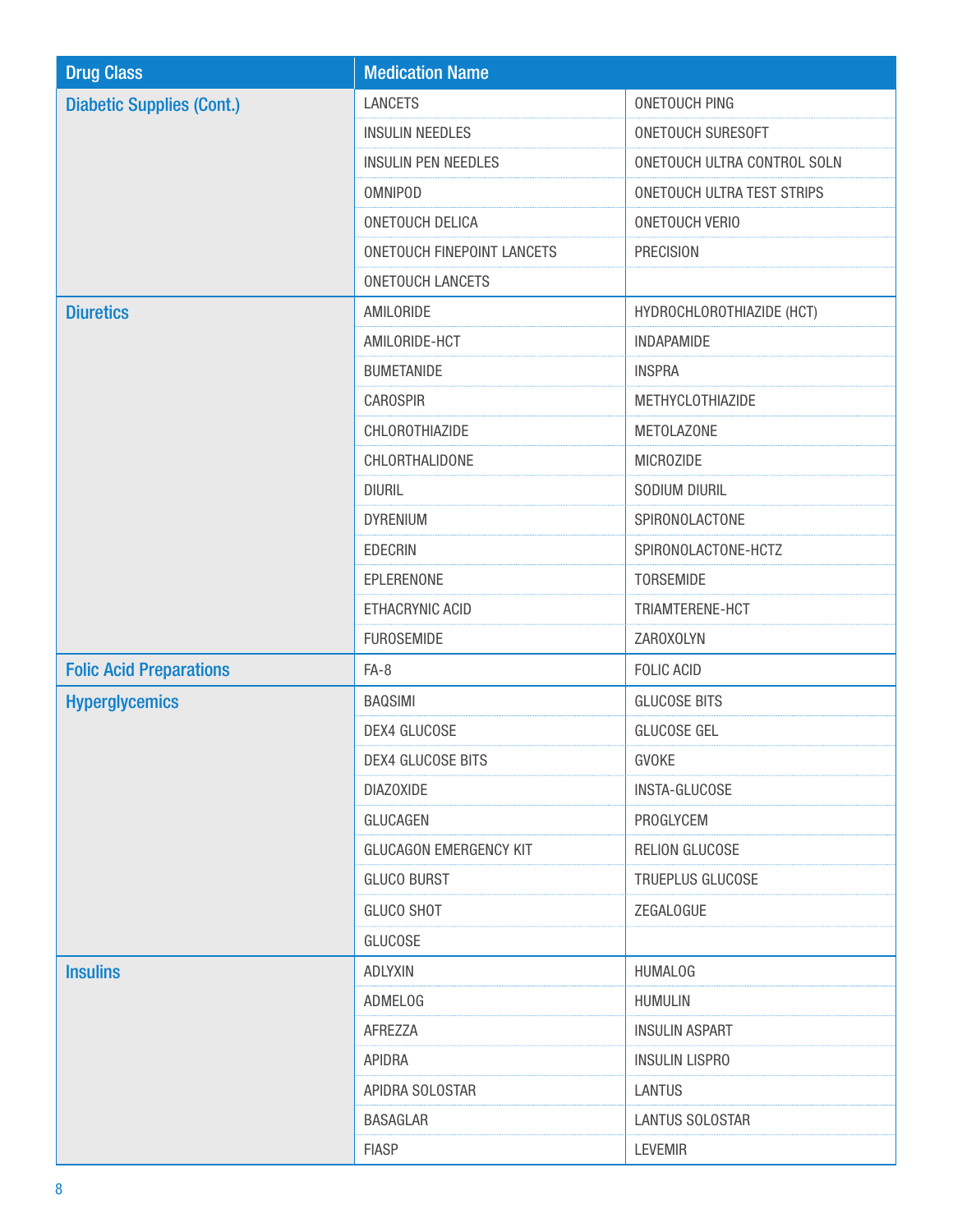| <b>Drug Class</b>         | <b>Medication Name</b>         |                            |
|---------------------------|--------------------------------|----------------------------|
| <b>Insulins (Cont.)</b>   | LYUMJEV                        | SEMGLEE                    |
|                           | <b>NOVOLIN</b>                 | TOUJEO SOLOSTAR            |
|                           | <b>NOVOLOG</b>                 | <b>TRESIBA</b>             |
|                           | <b>RELION</b>                  |                            |
| <b>Opioid Antagonists</b> | NALOXONE                       | <b>NARCAN</b>              |
| <b>Vaccines</b>           | <b>ACTHIB</b>                  | <b>INFANRIX SUSPENSION</b> |
|                           | ADACEL TDAP                    | <b>IPOL</b>                |
|                           | AFLURIA QUAD                   | <b>IXIARO</b>              |
|                           | <b>BEXSERO</b>                 | <b>KEDRAB</b>              |
|                           | <b>BIOTHRAX</b>                | <b>KINRIX</b>              |
|                           | <b>BOOSTRIX</b>                | <b>MENACTRA</b>            |
|                           | <b>BOOSTRIX TDAP</b>           | MENQUADFI                  |
|                           | <b>CERVARIX</b>                | MENVEO A-C-Y-W-135-DIP     |
|                           | COMVAX                         | M-M-R II VACCINE           |
|                           | CROFAB                         | NABI-HB                    |
|                           | DAPTACEL DTAP                  | PEDIARIX                   |
|                           | DIPHTHERIA-TETANUS TOXOIDS-PED | PEDVAXHIB                  |
|                           | <b>ENGERIX-B ADULT</b>         | PENTACEL                   |
|                           | ENGERIX-B PEDIATRIC-ADOLESCENT | PNEUMOVAX 23               |
|                           | EZ FLU                         | PREVNAR 13                 |
|                           | <b>FLUAD</b>                   | PROQUAD                    |
|                           | <b>FLUAD QUAD</b>              | <b>QUADRACEL DTAP-IPV</b>  |
|                           | FLUARIX QUAD                   | <b>RABAVERT</b>            |
|                           | FLUBLOK QUAD                   | RECOMBIVAX HB              |
|                           | FLUCELVAX QUAD                 | ROTARIX                    |
|                           | FLULAVAL QUAD                  | <b>ROTATEQ</b>             |
|                           | <b>FLUMIST QUAD</b>            | <b>SHINGRIX</b>            |
|                           | <b>FLUVIRIN</b>                | <b>STAMARIL</b>            |
|                           | FLUZONE HIGH-DOSE              | <b>TDVAX</b>               |
|                           | FLUZONE QUAD                   | <b>TENIVAC</b>             |
|                           | <b>GARDASIL</b>                | TETANUS DIPHTHERIA TOXOIDS |
|                           | GARDASIL 9                     | TETANUS TOXOID ADSORBED    |
|                           | <b>HAVRIX</b>                  | <b>TRIHIBIT</b>            |
|                           | <b>IMOGAM</b>                  | <b>TRIPEDIA</b>            |
|                           | <b>IMOVAX RABIES VACCINE</b>   | <b>TRUMENBA</b>            |
|                           | <b>INFANRIX DTAP</b>           | <b>TWINRIX</b>             |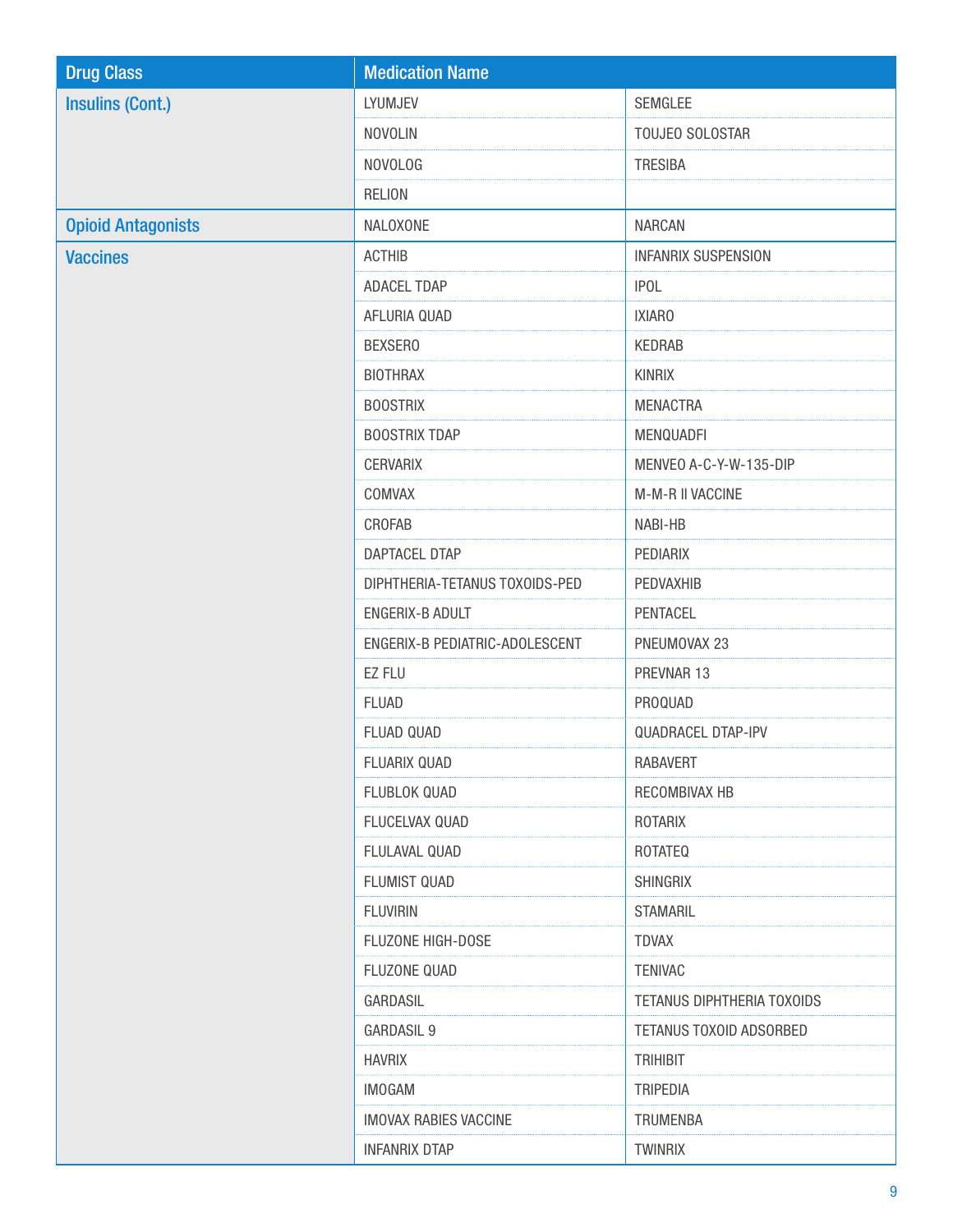| <b>Drug Class</b>          | <b>Medication Name</b>        |                                |
|----------------------------|-------------------------------|--------------------------------|
| <b>Vaccines (Cont.)</b>    | <b>TYPHIM VI</b>              | VAXCHORA                       |
|                            | VAQTA                         | <b>VIVOTIF BERNA</b>           |
|                            | <b>VARIVAX VACCINE</b>        | YF-VAX                         |
|                            | VARIZIG                       | <b>ZOSTAVAX</b>                |
| <b>Vitamins (Prenatal)</b> | <b>ALIVE PRENATAL</b>         | <b>NESTABS</b>                 |
|                            | AZESCO                        | <b>NESTABS ABC</b>             |
|                            | <b>BAL-CARE DHA</b>           | <b>NESTABS DHA</b>             |
|                            | <b>BAL-CARE DHA ESSENTIAL</b> | NEWGEN                         |
|                            | <b>BRAINSTRONG PRENATAL</b>   | <b>NEXA PLUS</b>               |
|                            | CADEAU DHA                    | OB COMPLETE DHA                |
|                            | CITRANATAL 90 DHA             | OB COMPLETE ONE                |
|                            | CITRANATAL ASSURE             | <b>OB COMPLETE PETITE</b>      |
|                            | CITRANATAL B-CALM             | OB COMPLETE PREMIER            |
|                            | CITRANATAL DHA                | <b>OBSTETRIX DHA</b>           |
|                            | CITRANATAL HARMONY            | <b>OBSTETRIX EC</b>            |
|                            | CITRANATAL RX                 | <b>OBTREX DHA</b>              |
|                            | C-NATE DHA                    | <b>0-CAL PRENATAL</b>          |
|                            | COMPLETE NATAL DHA            | <b>ONE-A-DAY PRENATAL-1</b>    |
|                            | COMPLETENATE                  | ONE-A-DAY WOMEN'S PRENATAL DHA |
|                            | <b>DAILY PRENATAL</b>         | PERRY PRENATAL TABLET          |
|                            | <b>DERMACINRX PRENATRIX</b>   | <b>PNV 29-1</b>                |
|                            | <b>DERMACINRX PRENATRYL</b>   | PNV-DHA + DOCUSATE             |
|                            | <b>DUET DHA</b>               | PNV-SELECT                     |
|                            | DUET DHA BALANCED             | PNV TABS 20-1                  |
|                            | EXPECTA PRENATAL              | PR NATAL 400                   |
|                            | KOSHER PRENATAL PLUS IRON     | PR NATAL 400 EC                |
|                            | <b>KPN</b>                    | PR NATAL 430                   |
|                            | MARNATAL-F                    | PR NATAL 430 EC                |
|                            | <b>MINI PRENATAL</b>          | PREGEN DHA                     |
|                            | <b>M-NATAL PLUS</b>           | PREGENNA                       |
|                            | <b>MYNATAL</b>                | PRENA1 CHEW                    |
|                            | <b>MYNATAL PLUS</b>           | PRENA1 PEARL                   |
|                            | MYNATAL-Z                     | PRENA1 TRUE                    |
|                            | <b>NATACHEW</b>               | PRENAISSANCE                   |
|                            | NEONATAL COMPLETE             | PRENAISSANCE PLUS              |
|                            | NEONATAL-DHA                  | PRENATA                        |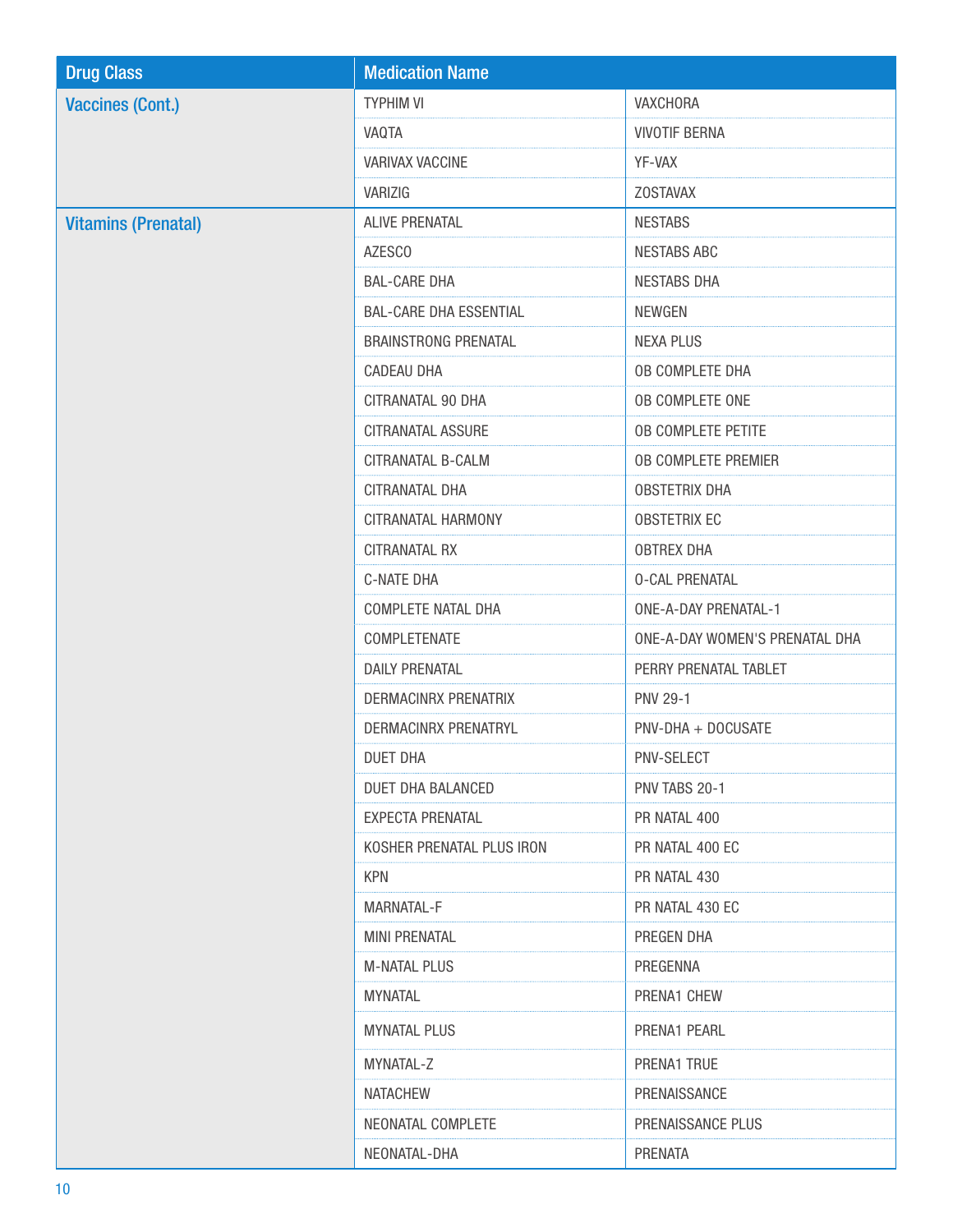| <b>Drug Class</b>                  | <b>Medication Name</b> |                         |
|------------------------------------|------------------------|-------------------------|
| <b>Vitamins (Prenatal) (Cont.)</b> | PRENATABS FA           | SIMILAC PRENATAL        |
|                                    | PRENATABS RX           | STUART ONE              |
|                                    | PRENATAL               | THERANATAL              |
|                                    | PRENATAL 19            | THERANATAL ONE          |
|                                    | PRENATAL COMPLETE      | THERANATAL OVAVITE      |
|                                    | PRENATAL FORMULA       | THERANATAL PLUS         |
|                                    | PRENATAL FORMULA-DHA   | THRIVITE RX             |
|                                    | PRENATAL GUMMIES       | TRICARE                 |
|                                    | PRENATAL LOW IRON      | <b>TRINATAL RX 1</b>    |
|                                    | PRENATAL MULTI         | <b>TRINATE</b>          |
|                                    | PRENATAL MULTI + DHA   | TRISTART DHA            |
|                                    | PRENATAL PLUS          | TRIVEEN-DUO DHA         |
|                                    | PRENATAL PLUS DHA      | ULTRA PRENATAL PLUS DHA |
|                                    | PRENATAL VITAMIN       | <b>VIRT-NATE DHA</b>    |
|                                    | PRENATE DHA            | <b>VITAFOL</b>          |
|                                    | PRENATE ELITE          | VITAFOL FE+             |
|                                    | PRENATE ENHANCE        | <b>VITAFOL NANO</b>     |
|                                    | PRENATE MINI           | <b>VITAFOL ULTRA</b>    |
|                                    | PRENATE PIXIE          | VITAFOL-OB              |
|                                    | PRENATE RESTORE        | VITAFOL-OB+DHA          |
|                                    | PRENATE STAR           | VITAFOL-ONE             |
|                                    | <b>PRENAVITE</b>       | VITAMED MD ONE RX       |
|                                    | <b>PREPLUS</b>         | VITAMED MD REDICHEW RX  |
|                                    | <b>PRETAB</b>          | <b>VITAPEARL</b>        |
|                                    | PRIMACARE              | <b>VITATRUE</b>         |
|                                    | PROVIDA OB             | VP-PNV-DHA              |
|                                    | R-NATAL OB             | <b>WESTAB PLUS</b>      |
|                                    | SELECT-OB              | <b>WESTGEL DHA</b>      |
|                                    | SELECT-OB + DHA        | WOMEN'S PRENATAL + DHA  |
|                                    | SE-NATAL 19            | ZALVIT                  |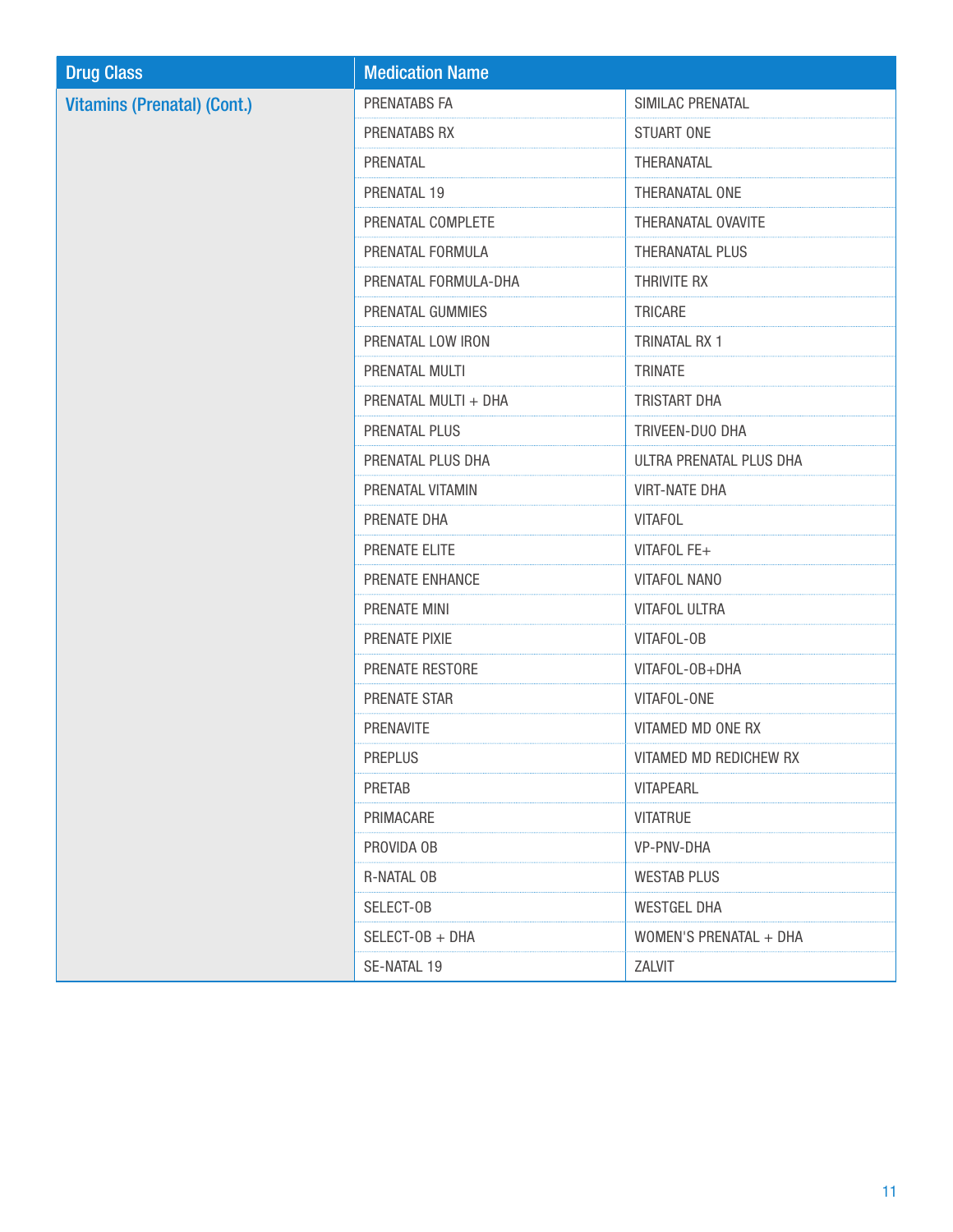

Spanish/Español: ATENCIÓN: Si habla español, tiene a su disposición servicios gratuitos de asistencia con el idioma. Llame al número de Servicio al Cliente que figura en su tarjeta de identificación (TTY: 711).

Portuguese/Português: ATENÇÃO: Se fala português, são-lhe disponibilizados gratuitamente serviços de assistência de idiomas. Telefone para os Serviços aos Membros, através do número no seu cartão ID (TTY: 711).

Chinese/简体中文: 注意:如果您讲中文,我们可向您免费提供语言协助服务。请拨打您 ID 卡上的号码联系会员服务部(TTY 号码:711)。

Haitian Creole/Kreyòl Ayisyen: ATANSYON: Si ou pale kreyòl ayisyen, sèvis asistans nan lang disponib pou ou gratis. Rele nimewo Sèvis Manm nan ki sou kat Idantitifkasyon w lan (Sèvis pou Malantandan TTY: 711).

Vietnamese/**Tiếng Việt:** LƯU Ý: Nếu quý vị nói Tiếng Việt, các dịch vụ hỗ trợ ngôn ngữ được cung cấp cho quý vị miễn phí. Gọi cho Dịch vụ Hội viên theo số trên thẻ ID của quý vị (TTY: **711**).

Russian/**Русский**: ВНИМАНИЕ: если Вы говорите по-русски, Вы можете воспользоваться бесплатными услугами переводчика. Позвоните в отдел обслуживания клиентов по номеру, указанному в Вашей идентификационной карте (телетайп: **711**).

#### :**ةيرب**/Arabic

انتباه: إذا كنت تتحدث اللغة العربية، فتتوفر خدمات المساعدة اللغوية مجانًا بالنسبة لك. اتصل بخدمات الأعضاء على الهوجود على بطاقة هُويتك (جهاز الهاتف النصي للصم والبكم "TTY": **111)**.

### Mon-Khmer, Cambodian/ខ្មែរ: ការជូនដំណឹង៖ ប្រសិនបើអ្នកនិយាយភាសា ខ្មែរ សេវាជំនួយភាសាឥតគិតថ្លៃ គឺអាចរកបានសម្រាប់អ្នក។ ស្វិមទូរស័ព្ទទៅផ្នែកសេវាសមាជិកតាមលេខនៅលើប័ណ្ណ សម្ព័ ល់ខ្លូនរបស់អ្នក (TTY: **711**)។

French/Français: ATTENTION : si vous parlez français, des services d'assistance linguistique sont disponibles gratuitement. Appelez le Service adhérents au numéro indiqué sur votre carte d'assuré (TTY: 711).

Italian/Italiano: ATTENZIONE: se parlate italiano, sono disponibili per voi servizi gratuiti di assistenza linguistica. Chiamate il Servizio per i membri al numero riportato sulla vostra scheda identificativa (TTY: 711).

Korean/**한국어**: 주의: 한국어를 사용하시는 경우, 언어 지원 서비스를 무료로 이용하실 수 있습니다. 귀하의 ID 카드에 있는 전화번호(TTY: 711)를 사용하여 회원 서비스에 전화하십시오.

Greek/**λληνικά**: ΠΡΟΣΟΧΗ: Εάν μιλάτε Ελληνικά, διατίθενται για σας υπηρεσίες γλωσσικής βοήθειας, δωρεάν. Καλέστε την Υπηρεσία Εξυπηρέτησης Μελών στον αριθμό της κάρτας μέλους σας (ID card) (TTY: 711).

Polish/Polski: UWAGA: Osoby posługujące się językiem polskim mogą bezpłatnie skorzystać z pomocy językowej. Należy zadzwonić do Działu obsługi ubezpieczonych pod numer podany na identyfikatorze (TTY: **711**).

Hindi/हिंदी: ध्यान दें: यदि आप हिन्दी बोलते हैं, तो भाषा सहायता सेवाएँ, आप के लिए नि:शुल्क उपलब्ध हैं। सदस्य सेवाओं को आपके आई.डी. कार्ड पर दिए गए नंबर पर कॉल करें टी.टी.वाई.: 711).

Gujarati/ગુજરાતી: ધ્યાન આપો: જો તમે ગુજરાતી બોલતા હો, તો તમને ભાષાકીય સહાયતા સેવાઓ વિના મૂલ્યે ઉપલબ્ધ છે. તમારા આઈડી કાર્ડ પર આપેલા નંબર પર Member Service ને કૉલ કરો (TTY: 711).

Tagalog/Tagalog: PAUNAWA: Kung nagsasalita ka ng wikang Tagalog, mayroon kang magagamit na mga libreng serbisyo para sa tulong sa wika. Tawagan ang Mga Serbisyo sa Miyembro sa numerong nasa iyong ID card (TTY: 711).

Japanese/**日本語**: お知らせ:日本語をお話しになる方は無料の言語アシスタンスサービスをご利用いただけます。IDカードに記 載の電話番号を使用してメンバーサービスまでお電話ください(TTY: 711)。

German/Deutsch: ACHTUNG: Wenn Sie Deutsche sprechen, steht Ihnen kostenlos fremdsprachliche Unterstützung zur Verfügung. Rufen Sie den Mitgliederdienst unter der Nummer auf Ihrer ID-Karte an (TTY: 711).

#### :پارسیان/Persian

توج: اگر زبان شما فارسی است، خدمات کمک زبانی ب صورت رایگان در اختیار شما قرار می گیرد. با شمار تلفن مندرج بر روی کارت شناسایی خود با بخش «خدمات اعضا» تماس بر (711 :TTY).

**Lao/ພາສາລາວ:** ຂໍ້ຄວນໃສ່ໃຈ: ຖ້າເຈົາເວົາພາສາລາວໄດ້, ມີການບໍລິການຊ່ວຍເຫຼືອດ້ານພາສາໃຫ້ທ່ານໂດຍບໍ່ເສຍຄ່າ. ໂທຫາ ຝ່າຍບໍລິການສະມາຊິກທີ່ໝາຍເລກໂທລະສັບຢູ່ໃນບັດຂອງທ່ານ (TTY: **711**).

Navajo/Diné Bizaad: BAA ÁKOHWIINDZIN DOOÍGÍ: Diné k'ehjí yánílt'i'go saad bee yát'i' éí t'áájíík'e bee níká'a'doowołgo éí ná'ahoot'i'. Díí bee anítahígí ninaaltsoos bine'déé' nóomba biká'ígíiji' béésh bee hodíilnih ( $\Box$ Y: **711**).